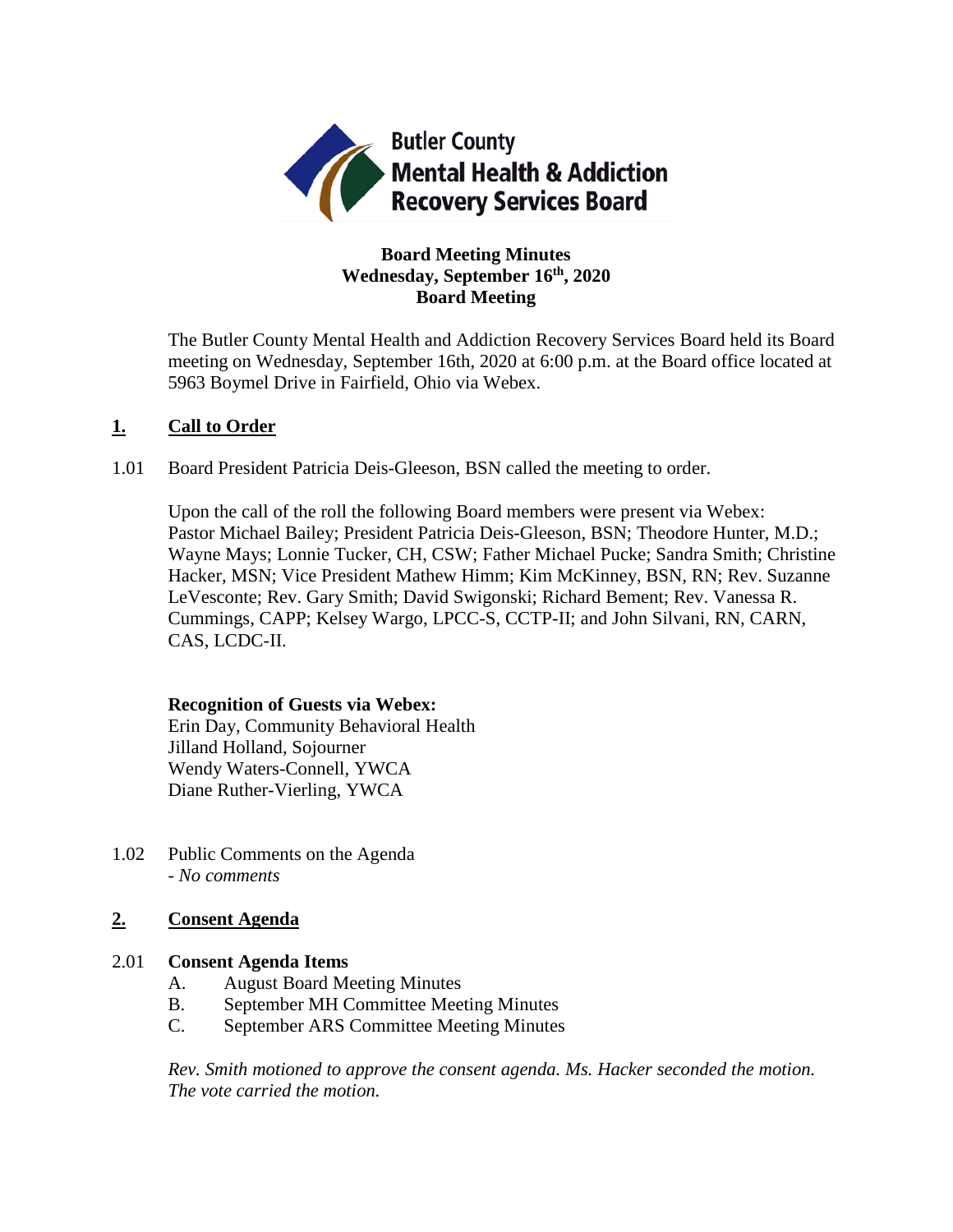## **3. Board Communication & Announcements**

### 3.01 **Executive Directors Report**

A. Funding Update

The BCMHARS Board will not receive the withdrawal management funds from the FY20 through the collaborative but may come through the SOR (State Opiate Response) 2.0 funds. The Board did receive a disbursement of funds from ODMHAS (Ohio Department Mental Health and Addiction and Services). There were challenges with the GFMS (Grant Funding Management System). The State made a transition to the Ohio ID system, which is the Ohio identification system. The Board received tech support and the state funding allocations are coming to the Board now.

- B. COVID-19 Update Dr. Rasmus gave a brief update concerning COVID-19. Provider meetings are going from two Tuesdays a month to once a month via Webex to discuss needs, status and any concerns they may have.
- C. MH Tax Levy Update The levy meeting took place on September  $15<sup>th</sup>$ , at 1:30 p.m. Proofs of the fact sheet, yard sign, billboard, 4x8 sign, and mask were shared. There will be 9 billboards north and 9 billboards south administered throughout the county for the campaign. There will be 5,000 hard copies of fact sheets, 500 yard signs, 2,000 masks and 100 double sided 4x 8 signs produced. The mailer and website is still being designed.
- D. This survey study that included 1,441 respondents during the COVID-19 pandemic and 5,063 respondents from before the pandemic, concluded that depression symptoms were three times higher during the COVID-19 pandemic than before. Increased higher risk factors included lower income, having less than \$5,000 in savings, and having exposure to more stressors. *Prevalence of depression symptoms in US adults before and during the COVID-19 pandemic.* (2020, September 2). JAMA Network | Home of JAMA and the Specialty Journals of the American Medical Association. [https://jamanetwork.com/journals/jamanetworkopen/fullarticle/2770](https://jamanetwork.com/journals/jamanetworkopen/fullarticle/2770146?utm_campaign=article_alert-open_access_feed&utm_medium=referral&utm_source=applenews) [146?utm\\_campaign=article\\_alert](https://jamanetwork.com/journals/jamanetworkopen/fullarticle/2770146?utm_campaign=article_alert-open_access_feed&utm_medium=referral&utm_source=applenews)[open\\_access\\_feed&utm\\_medium=referral&utm\\_source=applenews](https://jamanetwork.com/journals/jamanetworkopen/fullarticle/2770146?utm_campaign=article_alert-open_access_feed&utm_medium=referral&utm_source=applenews)
- E. Dr. Thomas A. Vance of Columbia University suggests that Black Americans are 20% more likely to experience "serious mental health problems" than the general population. In light of mental health challenges, there are often economic and societal barriers that prevent access to proper mental health care, with 1 in 5 Black Americans living in poverty, mental health care can be economically unavailable for many. ABC News. (2020, September 5). *Black American anxiety*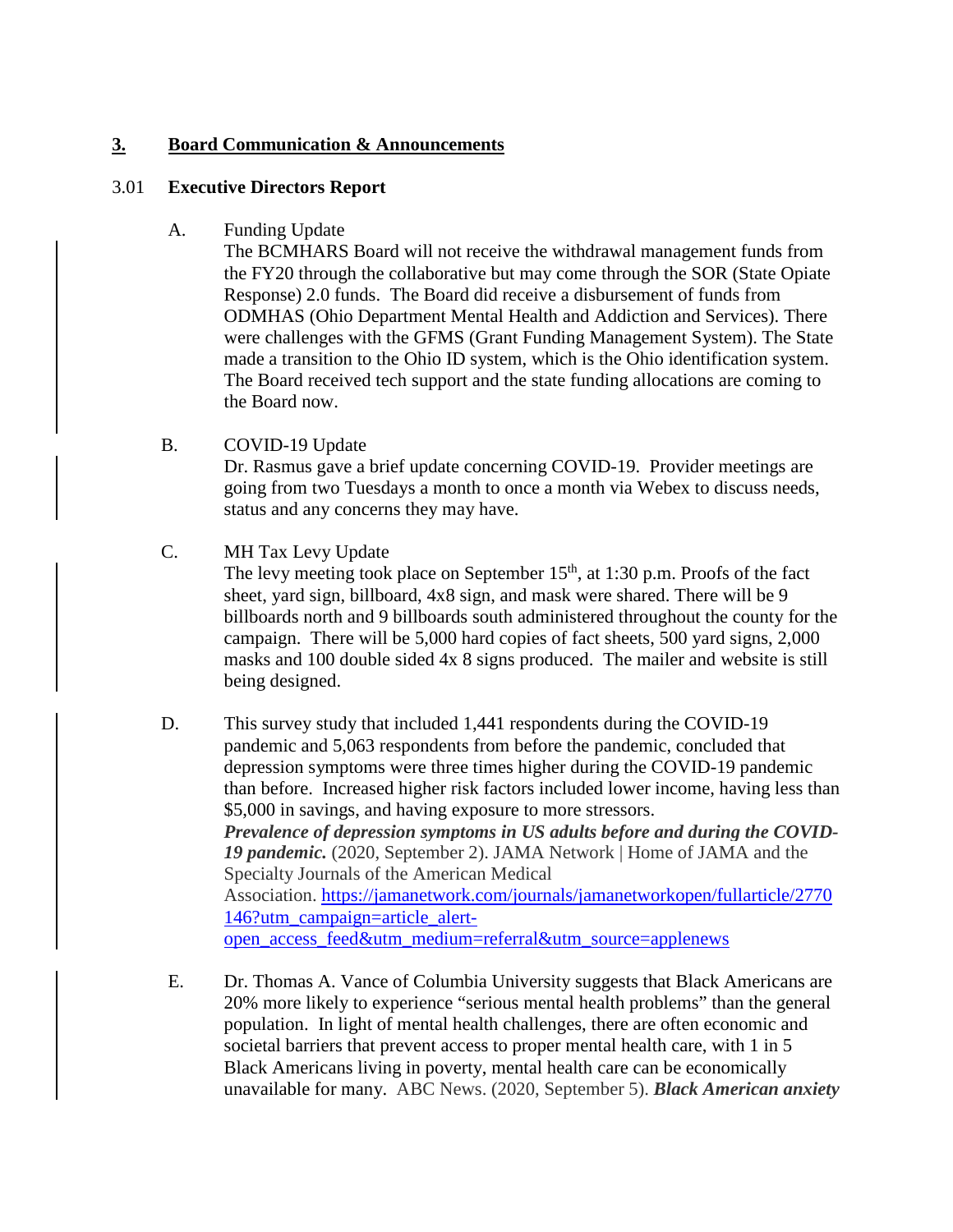*at all-time high, experts say*. [https://abcnews.go.com/US/black-american-anxiety](https://abcnews.go.com/US/black-american-anxiety-time-high-experts/story?id=72651176)[time-high-experts/story?id=72651176](https://abcnews.go.com/US/black-american-anxiety-time-high-experts/story?id=72651176)

F. A study of 2,000 employees conducted at the end of March, early April in Australia, France, Germany, New Zealand, Singapore, the UK and the United States showed that 2 out of 5 (41.6%) of respondents mental health has declined since the COVID-19 outbreak. The top five reasons for the decline were more anxiety (24%), more stress (20.1%), worry about losing their job (14.2%), being less busy (8.6%), and challenges of working from home (8.5%). Contributing factors to stress levels included contracting COVID-19, financial pressure, being stuck at home, loneliness/social isolation, and fears about job security. The data shows that companies and managers actions can improve the well-being and mitigate some of the negative effects of COVID-19 outbreak on workers. They can help employees deal with their mental health by communicating well, setting clear expectations and taking action to address the needs of their employees. *Confronting mental health crisis stemming from the COVID-19 pandemic.* (2020, April 14) Qualtrics. <https://www.qualtrics.com/blog/confronting-mental-health/>

G. Communities have faced mental health challenges related to COVID-19: associated morbidity, mortality, and mitigation activities. During June 24–30, 2020, U.S. adults reported considerably elevated adverse mental health conditions associated with COVID-19. Younger adults, racial/ethnic minorities, essential workers, and unpaid adult caregivers reported having experienced disproportionately worse mental health outcomes, increased substance use, and elevated suicidal ideation. The public health response to the COVID-19 pandemic should increase intervention and prevention efforts to address associated mental health conditions. Community-level efforts, including health communication strategies, should prioritize young adults, racial/ethnic minorities, essential workers, and unpaid adult caregivers. Czeisler, M. É., Lane, R. I., Petrosky, E., Wiley, J. F., Christensen, A., Njai, R., Weaver, M. D., Robbins, R., Facer-Childs, E. R., Barger, L. K., Czeisler, C. A., Howard, M. E., & Rajaratnam, S. M. (2020). *Mental health, substance use, and suicidal* 

*ideation during the COVID-19 pandemic* — United States, June 24–30, 2020. MMWR. Morbidity and Mortality Weekly Report, 69(32), 1049- 1057. <https://doi.org/10.15585/mmwr.mm6932a1>

H. NAMI Walk

The 2020 NAMI Walk on October  $10<sup>th</sup>$  will be a virtual event. If interested, please register online at [http://nami-bc.org/events/signature-events.](http://nami-bc.org/events/signature-events) To join the BCMHARS Board team, please go to [https://www.namiwalks.org/team/40347.](https://www.namiwalks.org/team/40347)

I. First Responders – Week of Appreciation: September 20 – 26 First Responders Week of Appreciation is September 20 – 26. Due to COVID-19, the BCMHARS Board will be unable to show their appreciation in the traditional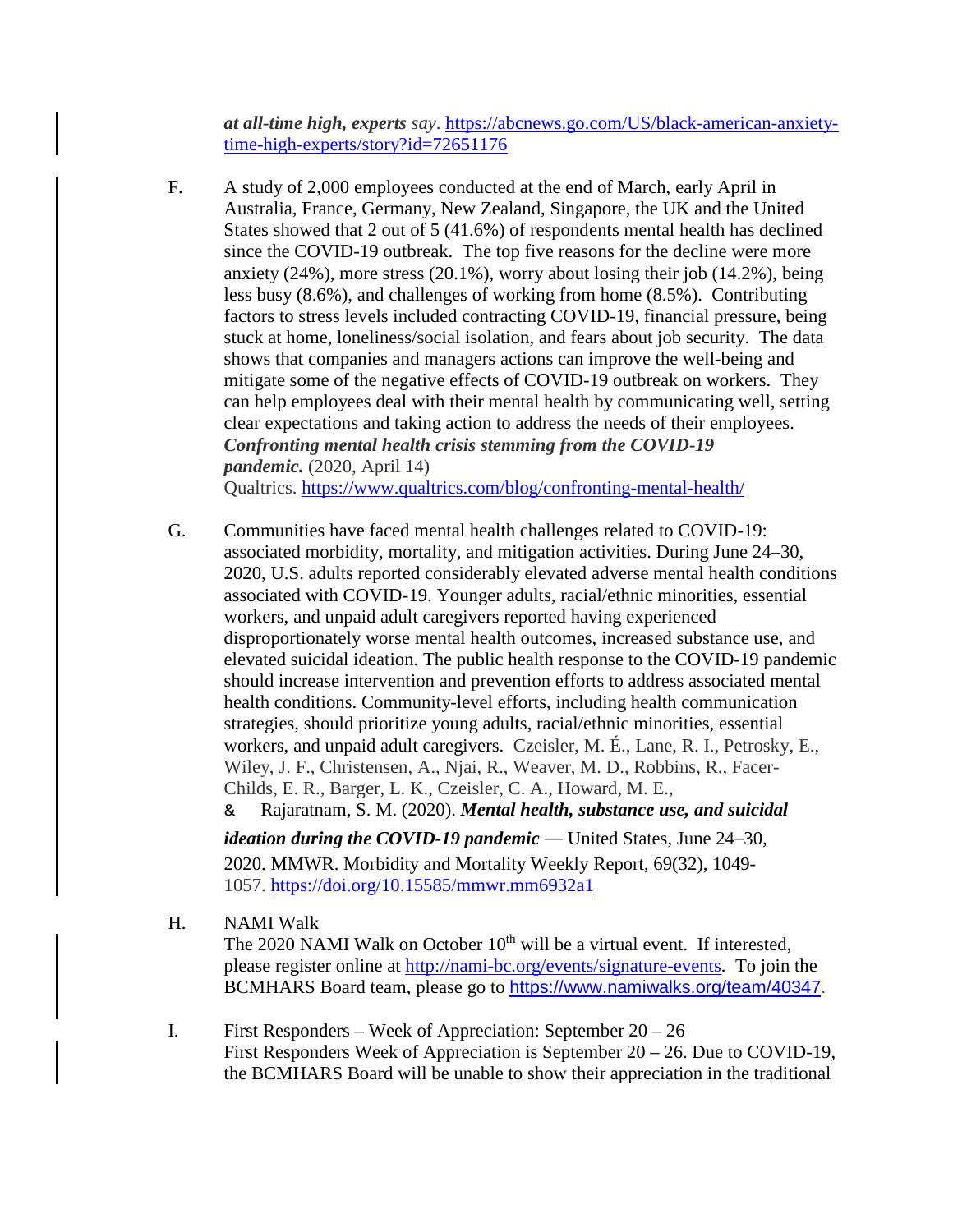way from years past. Joanna Lowry and Tiffany Lombardo are working on different and creative ideas for 2020.

J. Community Update – Tiffany L. and Scott F.

The Board has been working with the Butler County coroner to get weekly updates on overdose deaths and suicides. There has been any overdose spike in the month of September and are on track to seeing double numbers from 2019. The coroner has reported a bad batch of fentanyl on the streets. Fentanyl test strips are available through the regional syringe exchange. There has been a difficulty getting Naloxone out into the community because of supply issues in the health district. Interact for Health is providing a grant to purchase a six month supply of Naloxone.

In April of 2020, a female who resided successfully in the community started having a physical reaction that was placing her physical health in danger. A medication change was necessary, which triggered negative symptomology. She became decompensated. She went to various hospitals and ended up at Christ Hospital. Dr. Friedman and Mr. Fourman have reached out to the State Hospital several times in May, June and July for a civil bed. Approval was received in August to send this patient to a State Hospital. On September 4, they were told there was no room at Summit but this patient could go to a State hospital in Cleveland.

# **4. Review of Committee Meeting**

- 4.01 **September – MH Committee Meeting Review – Christine Hacker** Ms. Hacker gave a brief update on the MH Committee meeting activities this month.
- 4.02 **September – ARS Committee Meeting Review – Mat Himm** Mr. Himm gave a brief update on the ARS Committee meeting activities this month.

# **5. New Business**

# 5.01 **Financial Report**

Mr. Rhodus provided an overview of the May financial report indicating the current revenue is 91.92%. The board administration costs are 86%. Year to date is 76%, with a current cash balance of \$19,340,311.

Mr. Rhodus provided an overview of the July financial report indicating the current revenue is 4%. The board administration costs are 7%. Year to date is 7%, with a current cash balance of \$17,828,792.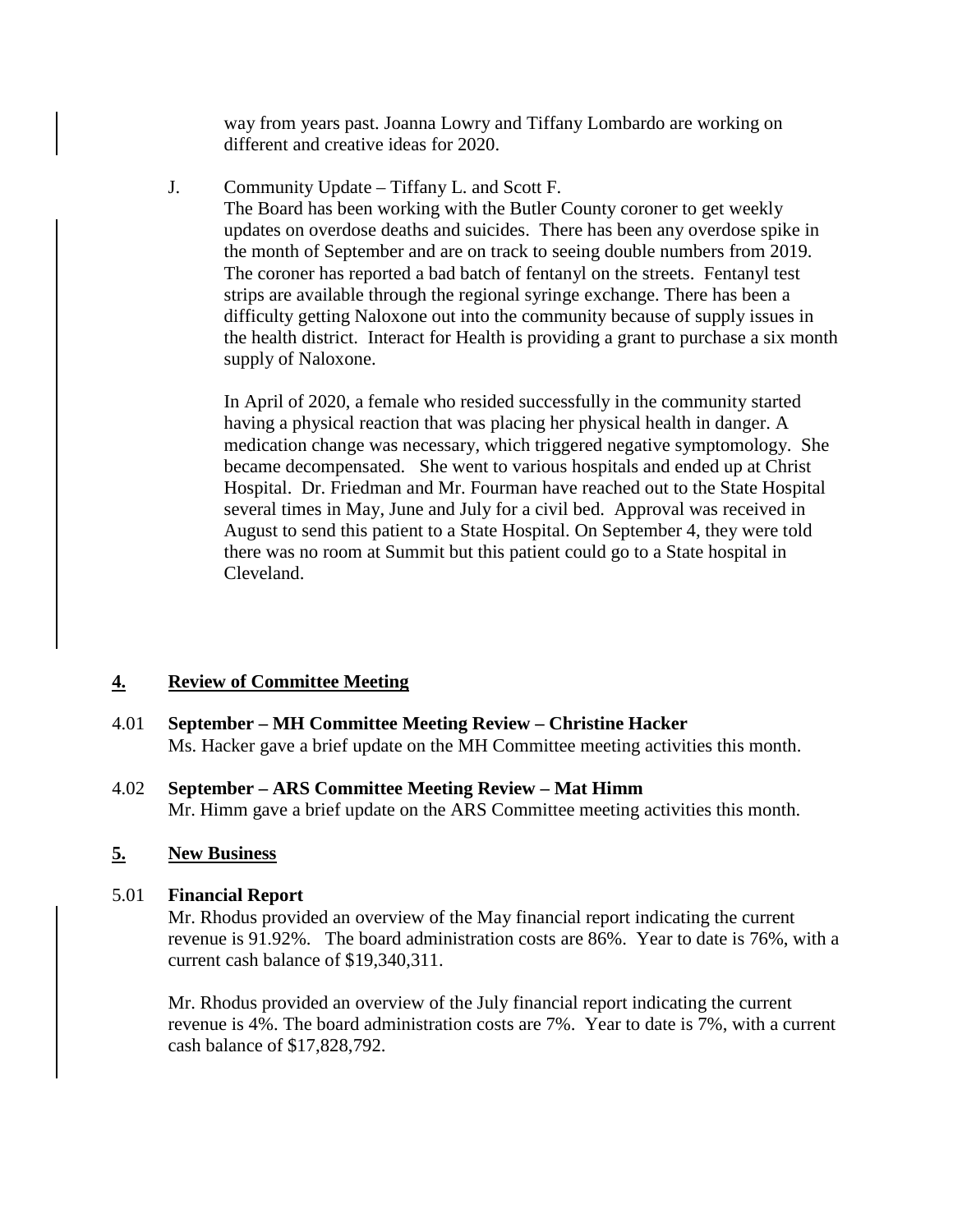*Mr. Silvani motioned to approve the Financial Reports. Mr. Tucker seconded the motion. The vote carried the motion.*

#### 5.02 **Budget Revision Policy**

The last documented revision policy update was April 1, 2020 wherein the Board approved a budget modification for November through May of FY20. Currently, Dr. Rasmus requested a Board policy emphasizing a provider facilitated budget revision for the months of October, January, March and April of FY21.

*Mr. Swigonski motioned to approve the Budget Revision Policy. Rev. Cummings seconded the motion. The vote carried the motion.*

#### 5.03 **HRSA Contracts**

The HRSA (Health Resources and Services Administration) grant was accepted at the August Board meeting. The \$1 million grant over three years began on Sept. 1. It will be focusing on opiate addiction (prevention, treatment and recovery services) in the Oxford Township area. The Board is one of only two grantees in the state of Ohio that received the HRSA Grant. This is a consortium effort. Joanna Lowry will be working with Miami University, Talawanda, McCullough-Hyde Hospital, Partner Solutions, and the Oxford Prevention Coalition.

Miami University will house a full-time project director's position. This position is a requirement of the grant. Miami University will make the position available once the Miami University Cost Reimbursement Research Sub-award Agreement is passed by the Board.

Epiphany Community Services will be working with the Oxford Prevention Coalition specializing in data collection, outcomes and evaluation for the grant.

*Ms. Hacker motioned to approve the Miami University Contract. Mr. Himm seconded the motion. The vote carried the motion.*

*Mr. Tucker motioned to approve the Epiphany Community Services Contract. Rev. Smith seconded the motion. The vote carried the motion.*

#### 5.04 **HRSA Job Description Update**

Two Board employee job descriptions and compensation schedules were updated due to duties concerning grant support.

*Mr. Tucker motioned to approve the job description updates. Mr. Silvani seconded the motion. The vote carried the motion.*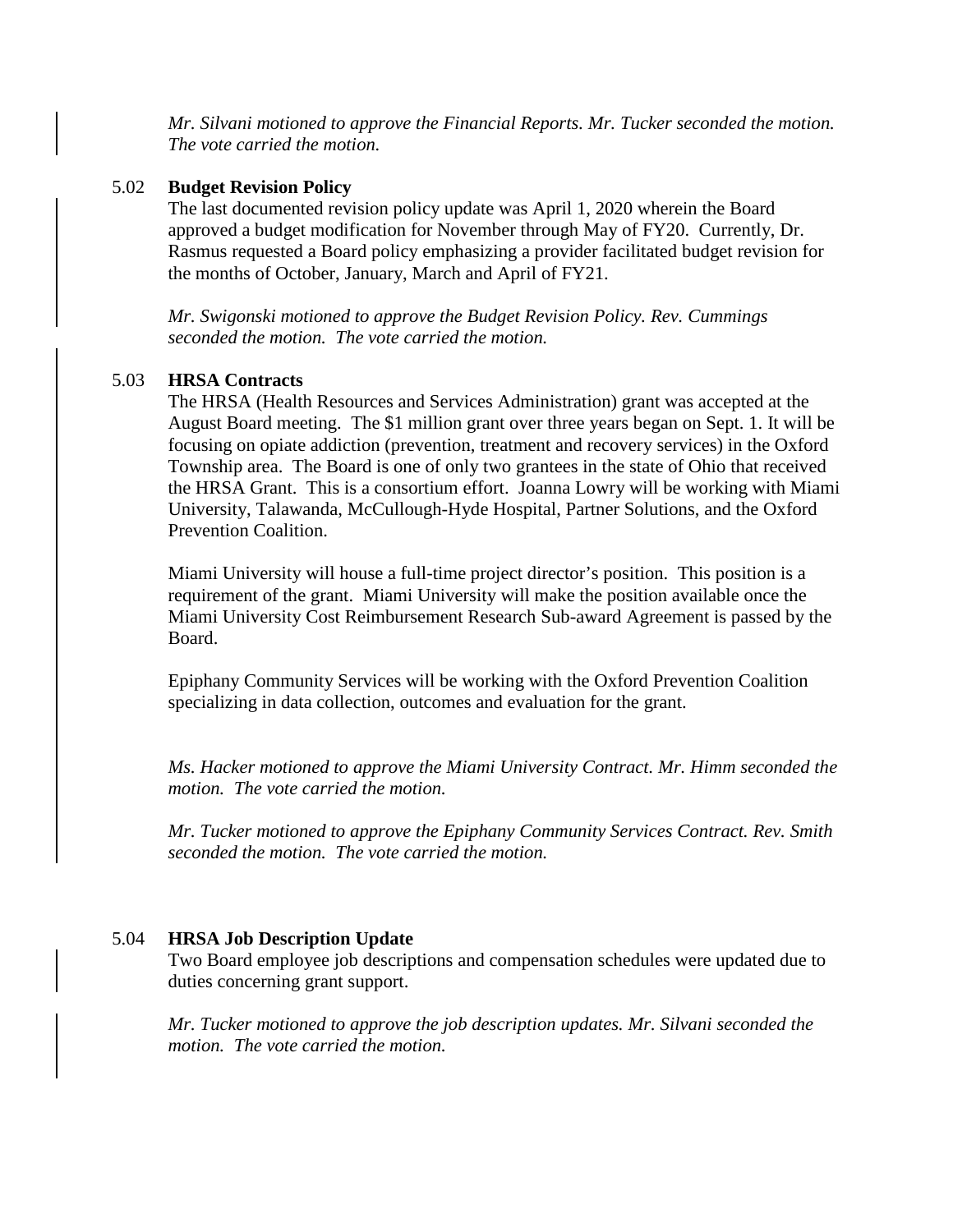*Ms. Hacker motioned to approve the compensation schedule. Mr. Mays seconded the motion. The vote carried the motion.*

### 5.05 **Recovery Housing Ad Hoc Committee Selection Confirmation**

The Recovery Housing RFP meeting will be Thursday, October 29<sup>th</sup> at 2:00 p.m. The Ad Hoc Committee members are Mat Himm, Kelsey Wargo, Rev. Smith and Father Pucke.

## 5.06 **SOR Grant Award**

The State is asking to spend down funds, rounding down into the end of SOR (State Opiate Response) year one. An allowable cost is PPE (Personal Protective Equipment) and telehealth needs for providers. A request for a one time grant award in the amount of \$15,000 out of the SOR application to purchase additional PPE and telehealth accounts for CBH.

*Dr. Hunter motioned to approve the CBH SOR Grant. Father Pucke seconded the motion. The vote carried the motion.*

## 5.07 **BJA Mentor Site Agreement**

The BCMHARS Board has been recognized nationally by the Bureau of Justice Assistance (BJA) and Comprehensive Opiate Stimulant Substance Abuse Program (COSSAP) as a mentor site to other grantees. There are two outstanding grants that were applied for in the spring, both are pending. The COSSAP grant in the amount of \$900,000 for 3 years and the OVC (Office of Victims of Crime) grant in the amount of \$700,000 for three years. They are slated to begin on October 1.

*Mr. Tucker motioned to approve the BJA Mentor Site Agreement. Mr. Silvani seconded the motion. The vote carried the motion.*

## 5.08 **Caring, Community, Collaborative (C3) Workshop Series – The Impact of Social Media and Technology on Youth**

Caring, Community, Collaborative (C3) is holding a six week online workshop series from October  $1<sup>st</sup>$  to November  $5<sup>th</sup>$ , focusing on the impact of social media and technology on youth. They have asked the BCMHARS Board to participate in the virtual resource fair and to support the workshop with an allocation in the amount of \$1,000. To register online go to

[http://events.r20.constantcontact.com/register/event?oeidk=a07eh9sfsdi86219255&llr=jk](http://events.r20.constantcontact.com/register/event?oeidk=a07eh9sfsdi86219255&llr=jkb99fabb) [b99fabb](http://events.r20.constantcontact.com/register/event?oeidk=a07eh9sfsdi86219255&llr=jkb99fabb)

*Mr. Silvani motioned to approve the C3 Workshop Series allocation. Rev. Cummings seconded the motion. Mr. Tucker abstained. Ms. McKinney abstained. The vote carried the motion.*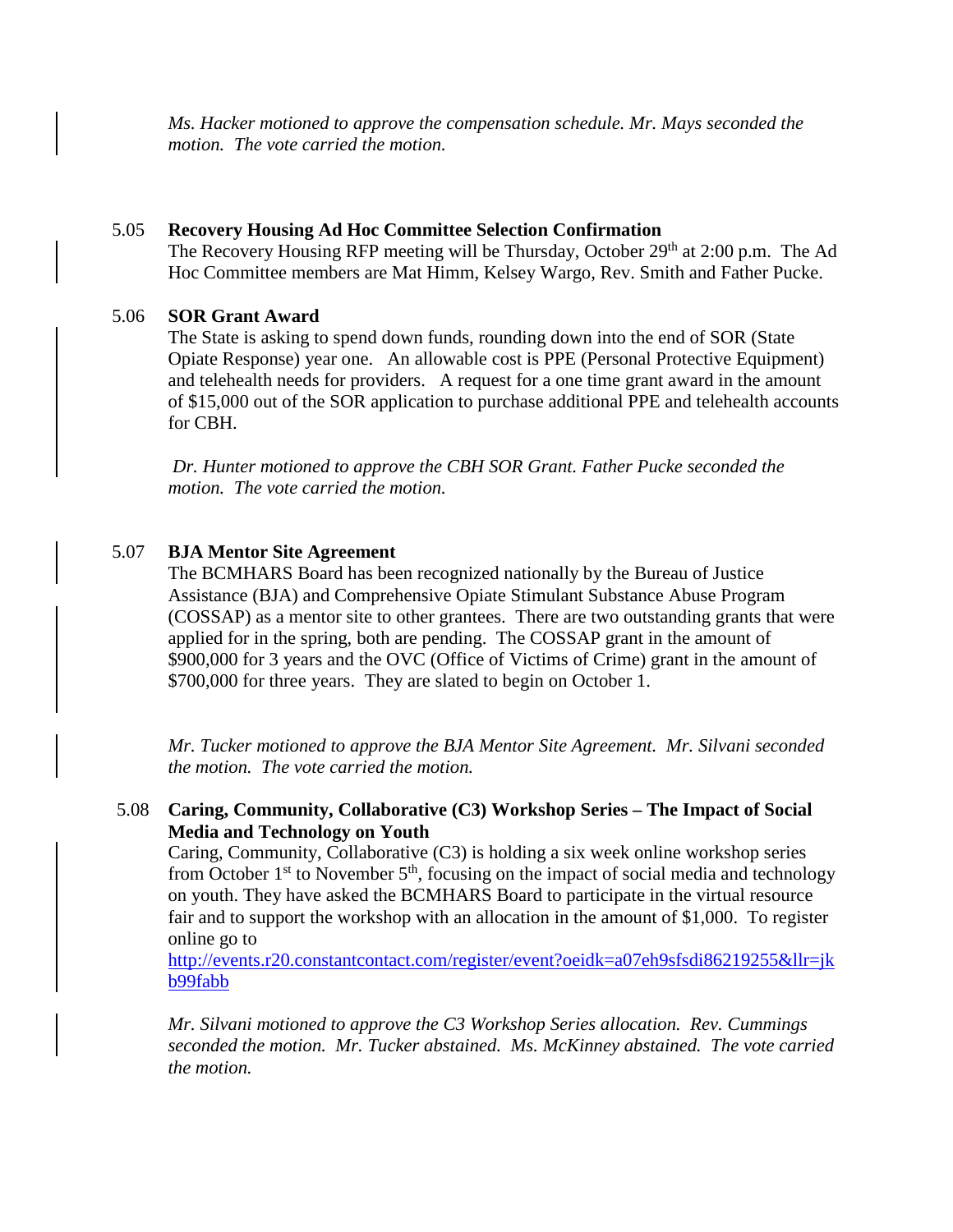#### 5.09 **Opportunities for Ohioans with Disabilities MOU**

OOD (Opportunities for Ohioans with Disabilities) is an employment program that assists persons with mental health disorders as the main obstacle for employment to receive assistance with workforce rehab. This program has vocational research counselors, job developers, and case managers. Its focus is towards long-term employment. The contract is in the amount of \$75,337.04.

*Rev. Smith motioned to approve the Opportunities for Ohioans with Disabilities MOU. Ms. McKinney seconded the motion. The vote carried the motion.* 

#### 5.10 **FEMA COVID-19 Emergency Grant**

Butler County has received an emergency grant from FEMA due to COVID-19 in the amount of \$53,346.25. This will allow the Butler Behavioral Health's mobile crisis team to screen and refer those presenting with mental health challenges due to COVID-19 to the Health Now Program.

*Mr. Silvani motioned to approve the FEMA COVID-19 Emergency Grant. Rev. Smith seconded the motion. The vote carried the motion.* 

#### 5.11 **GMS Additional Considerations**

There have been ongoing challenges with GMS over the last fiscal year, which Board members have been made aware of, including the impact of the pandemic on capacity and productivity. There have been ongoing negotiations with Ft. Hamilton to cancel the lease and close the unit by the end of December 2020. Dr. Rasmus made a request to the Board to endorse the closing of GMS, to approve the expansion of group home beds and to change the reimbursement from per diem rate to cost based.

*Dr. Hunter motioned to approve the closing of GMS. Mr. Silvani seconded the motion. The vote carried the motion.* 

*Pastor Bailey motioned to approve the expansion of group home beds. Rev. Smith seconded the motion. The vote carried the motion.*

*Ms. Hacker motioned to approve the change in reimbursement from per diem rate to cost based. Mr. Tucker seconded the motion. The vote carried the motion.*

#### 5.12 **Ben Ogles Agreement**

The Board has been utilizing Dr. Ogles extensively. There was a need to amend the FY21 agreement from \$1,500 to \$3,000.

*Mr. Mays motioned to approve the Ben Ogles Agreement. Mr. Silvani seconded the motion. The vote carried the motion.*